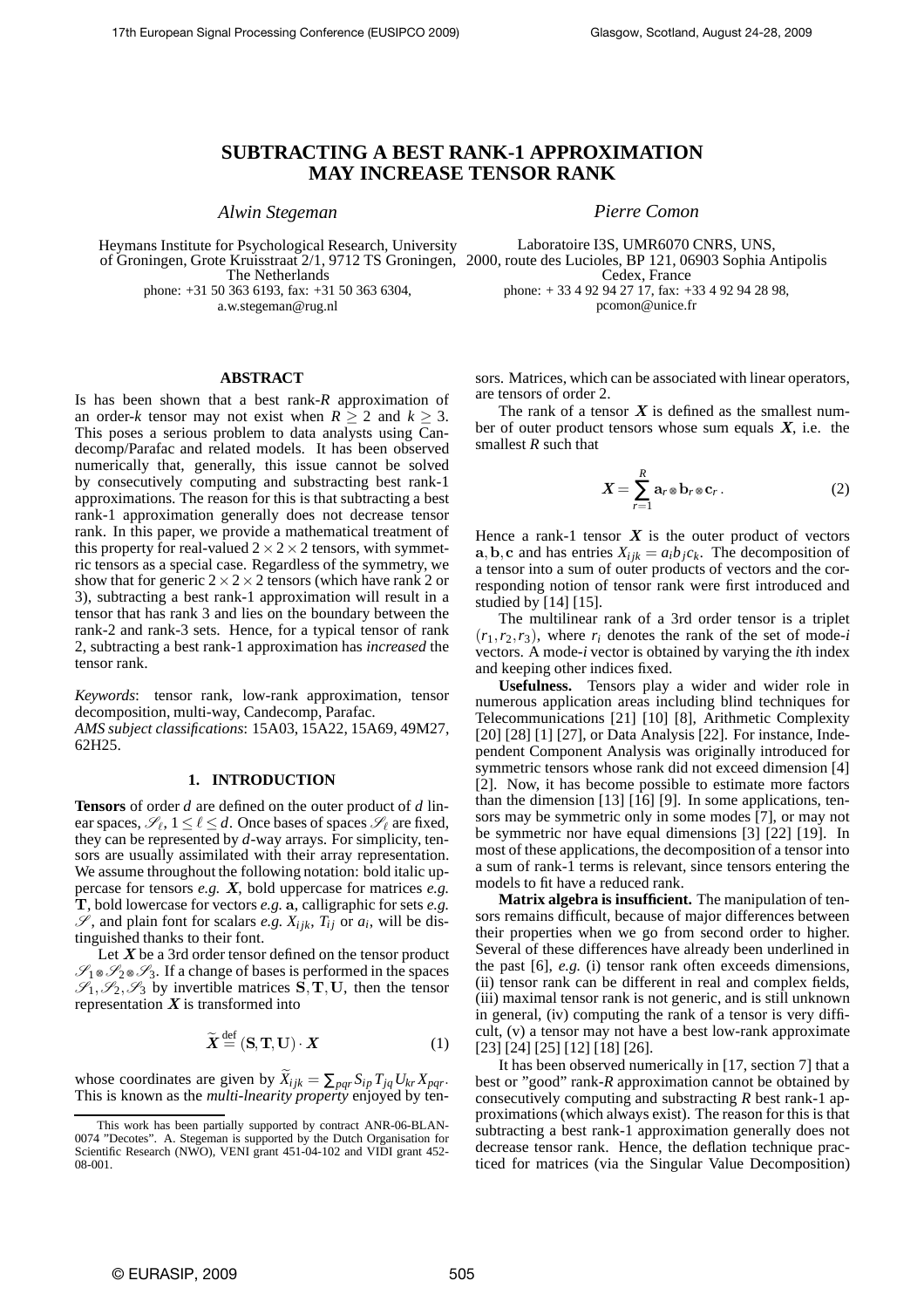cannot generally be extended to higher-order tensors. A special case where this deflation technique works is when the tensor is diagonalizable by orthonormal multilinear transformation; see [17, section 7].

In this paper, we provide a mathematical treatment of the (in)validity of a rank-1 deflation procedure for higher-order tensors. We consider  $2 \times 2 \times 2$  tensors over the real field, with symmetric tensors as a special case. First, however, we discuss the problem of finding a best rank-1 approximate to a 3rd order tensor. The proofs of our results will be available in a forthcoming full-length version of this paper.

## **2. BEST RANK-1 APPROXIMATION**

Finding the best rank-1 approximate consists of minimizing the criterion

$$
\Psi = \frac{1}{2} ||\mathbf{X} - \mathbf{a}_{\otimes} \mathbf{b}_{\otimes} \mathbf{c}||^2 \tag{3}
$$

with respect to vectors a, b and c. The solution will likely depend on the norm, and we shall restrict to the Frobenius norm:  $||X||^2 = \sum_{ijk} |X_{ijk}|^2$ . Obviously there is a scale indeterminacy in this problem, and we could impose two of these three vectors to be unit norm. We shall not do that here because the presentation would be slightly longer. Let  $\bullet$  denote the summation over the  $\ell$ th index (that is the contraction operator in the  $\ell$ th space). For instance, the product  $AB^T$ between two matrices can be written as  $\mathbf{A} \bullet_2 \mathbf{B}$ ; if X is a 3rd order tensor,  $X\bullet_1$  a is a matrix, and  $X\bullet_1$  a $\bullet_2$  b is a vector. And let us rewrite criterion (3) as:

$$
\Psi = \frac{1}{2} ||X||^2 - X \cdot a \cdot b \cdot c + \frac{1}{2} ||a||^2 ||b||^2 ||c||^2. \tag{4}
$$

Proceeding as in [5], gradients with respect to the three vectors can be obtained:

$$
d\Psi_a = -X_{\frac{1}{2}}\mathbf{b}_3 \mathbf{c} + \mathbf{a}||\mathbf{b}||^2||\mathbf{c}||^2
$$
  
\n
$$
d\Psi_b = -X_{\frac{1}{2}}\mathbf{a}_3 \mathbf{c} + \mathbf{b}||\mathbf{a}||^2||\mathbf{c}||^2
$$
  
\n
$$
d\Psi_c = -X_{\frac{1}{2}}\mathbf{a}_2 \mathbf{b} + \mathbf{c}||\mathbf{a}||^2||\mathbf{b}||^2
$$

Concerning the uniqueness of a best rank-1 approximate, one may ask the following question: are there tensors for which the solution defined by  $\mathbf{a} = ||\mathbf{b}||^{-2}||\mathbf{c}||^{-2} \mathbf{X} \bullet_2 \mathbf{b} \bullet_3 \mathbf{c}$ and  $d\Psi_b = d\Psi_c = 0$  is not unique up to scale? We exhibit in this section a family of such tensors.

If we plug the expression of a back in the equation of stationary values of b, we get that  $(X\bullet_3 c)\bullet_1(X\bullet_3 c)\bullet_2 b =$  $\lambda$  b, where  $\lambda = ||a||^2 ||b||^2 ||c||^4$ , which means that b is an eigenvector of the matrix  $(X \bullet_3 \mathbf{c}) \bullet_1 (X \bullet_3 \mathbf{c})$ . If the latter matrix is proportional to the identity for any c, then any b is an eigenvector. Analogously, substituting the expression for a into  $d\Psi_c = 0$ , we get that  $(\mathbf{X} \bullet_2 \mathbf{b}) \bullet_1 (\mathbf{X} \bullet_2 \mathbf{b}) \bullet_3 \mathbf{c} = \mu \mathbf{c}$ , where  $\mu = ||\mathbf{a}||^2 ||\mathbf{b}||^4 ||\mathbf{c}||^2$ . If  $(\mathbf{X} \bullet_2 \mathbf{b}) \bullet_1 (\mathbf{X} \bullet_2 \mathbf{b})$  is also proportional to the identity for any b, then it follows that any  $(a, b, c)$  with a given by  $d\Psi_a = 0$  is a stationary point. Substituting the expression of a into the criterion (4) then yields a criterion function in  $(b, c)$  for which any  $(b, c)$  is a stationary point. Hence, the function is constant and any  $(b, c)$  is a minimizer. This yields the following proposition

**Proposition 1** If a tensor **X** is such that the matrix  $(X \bullet_3 c)$ *is orthogonal for any vector* **c**, and  $(X \bullet_2 b)$  *is orthogonal for any vector* b*, then* X *has infinitely many best rank-1 approximates.*

In accordance with the usual practice, we shall represent a  $p \times p \times 2$  tensor X with two  $p \times p$  matrix slices,  $\mathbf{X}_1$  and  $\mathbf{X}_2$ , as  $[\mathbf{X}_1 | \mathbf{X}_2].$ 

 $\triangleright$  EXAMPLE 1. Let  $\boldsymbol{X} = \begin{bmatrix} 1 & 0 & 0 & -1 \\ 0 & 1 & 1 & 0 \end{bmatrix}$ . Then for any choice of non zero vector c, the matrix  $(X \bullet_3 c)$ , obtained by linear combination of the above two matrix slices, is orthogonal. Also, for any non zero vector b, the matrix  $(X\bullet_2 b)$ is orthogonal. Hence  $X$  has infinitely many rank-1 approxi-

mates.  $\blacksquare$ Most tensors have multiple locally best rank-1 approximates, with one of them being better than the others (i.e., a unique best rank-1 approximate), as pointed out in Section 3. Examples will illustrate this fact.

**Remark.** The tensor in Example 1 has rank 3. Ten Berge *et al.* [29] showed that X has no best rank-2 approximation, the infimum of  $||X - Y||^2$  over Y of rank at most 2 being 1. A more general result was obtained by De Silva and Lim [12] who showed that no  $2 \times 2 \times 2$  tensor of rank 3 has a best rank-2 approximation. Stegeman [23] showed that any sequence of rank-2 approximations  $Y^{(n)}$  for which  $||X - Y^{(n)}||^2$  converges to the infimum of 1, features diverging components. It is shown in [11] that the stationary points of the  $2 \times 2 \times 2$ symmetric best rank-1 approximation problem are obtained as the roots of a 3rd degree polynomial.

## **3. BEST RANK-1 SUBTRACTION**

From now on, we restrict our discussion to tensors in the real field. De Silva and Lim [12, Section 7] showed that  $2 \times 2 \times 2$ tensors (over the real field) can be transformed by invertible multilinear matrix multiplications into eight distinct canonical forms. This partitions the space  $\mathbb{R}^{2 \times 2 \times 2}$  into eight distinct orbits under the action of invertible transformations in each of the 3 modes. Table 1 lists the canonical forms for each orbit as well as their rank and multilinear rank. These quantities are invariant under the transformations defining an orbit. This kind of classification is better known for symmetric tensors or multivariate polynomials [5]. Recall the following result stated by De Silva and Lim [12]:

**Lemma 2** *Let*  $X$  *be a*  $2 \times 2 \times 2$  *tensor with matrix slices*  $X_1$ and  $X_2$ .

- $(i)$  *If*  $\mathbf{X}_2 \mathbf{X}_1^{-1}$  or  $\mathbf{X}_1 \mathbf{X}_2^{-1}$  has real eigenvalues and is diago*nalizable, then*  $\overline{X}$  *is in orbit*  $G_2$ *.*
- (*ii*) *If*  $X_2X_1^{-1}$  or  $X_1X_2^{-1}$  has two identical real eigenvalues *with only one associated eigenvector, then* X *is in orbit*  $D_3$ .
- (*iii*) If  $X_2X_1^{-1}$  has complex eigenvalues, then X is in orbit *G*3*.*

We shall use this lemma to verify the orbit of 2-dimensional 3rd order tensors.

⊲ EXAMPLE 2. Consider the tensor

$$
\boldsymbol{X} = \left[ \begin{array}{cc} 1 & 0 & 0 & -2 \\ 0 & 1 & 1 & 0 \end{array} \right]. \tag{5}
$$

Since  $X_2X_1^{-1}$  has complex eigenvalues, X is in orbit  $G_3$ . It can be verified that  $X$  has a unique best rank-1 approximation

$$
\boldsymbol{Y} = \left[ \begin{array}{cc} 0 & 0 & 0 & -2 \\ 0 & 0 & 0 & 0 \end{array} \right]. \tag{6}
$$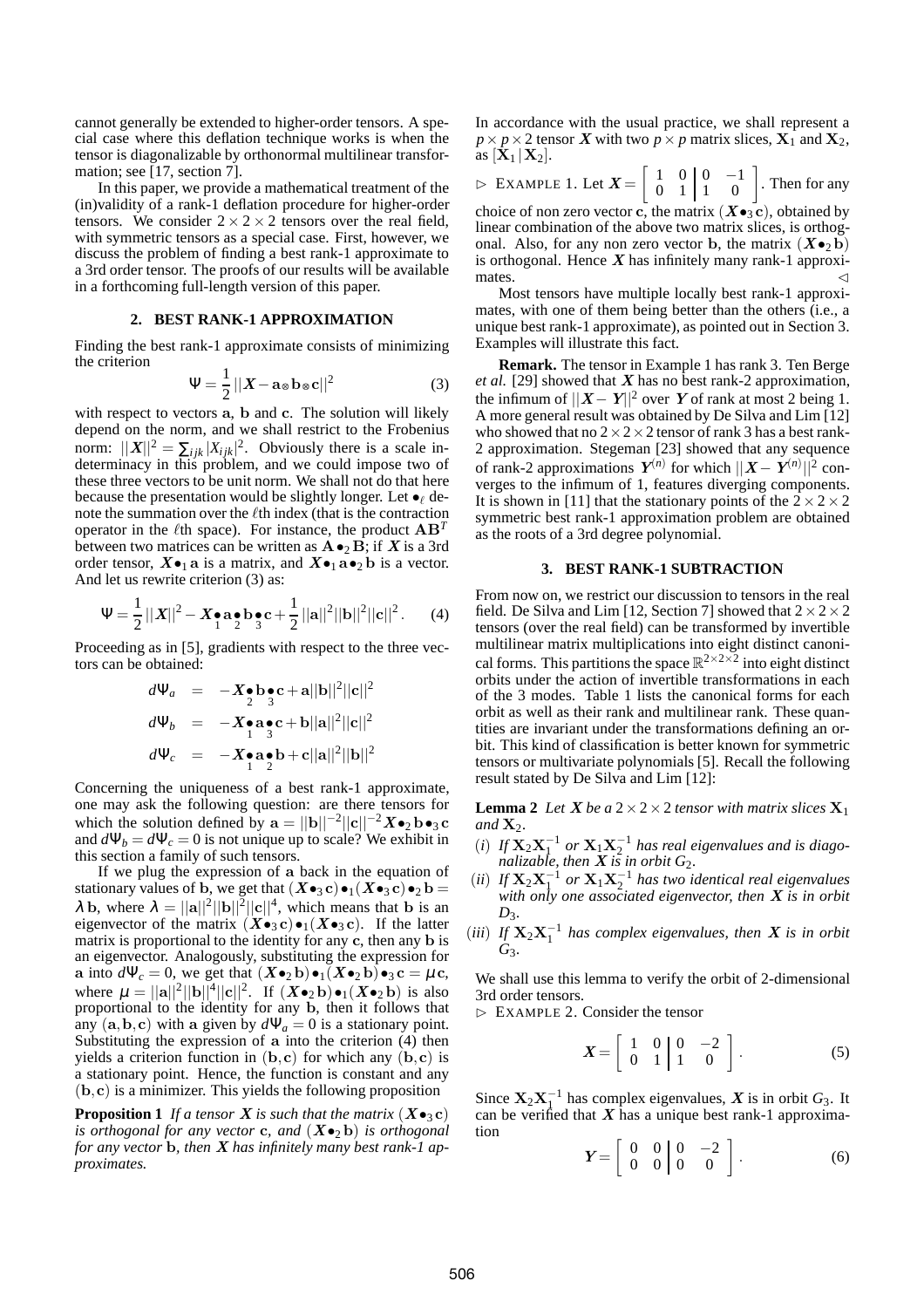When Y is subtracted from X we end up in orbit  $D_3$ , since

$$
Z = X - Y = \begin{bmatrix} 1 & 0 & 0 & 0 \\ 0 & 1 & 1 & 0 \end{bmatrix},
$$
 (7)

can be transformed to the canonical form of orbit  $D_3$  by swapping rows within each slice.

|                        | Canonical<br>form                                                                                     | Tensor<br>rank | ltilinear<br>rank |
|------------------------|-------------------------------------------------------------------------------------------------------|----------------|-------------------|
| $\mathcal{D}_0$ :      | $\begin{matrix} 0 \ 0 \end{matrix}$<br>$\dot{0}$<br>$\overline{0}$<br>$\overline{0}$                  | 0              | (0,0,0)           |
| $D_1$ :                | $\begin{array}{cc} 1 & 0 & 0 \\ 0 & 0 & 0 \end{array}$<br>$_0^0$                                      | $\mathbf{1}$   | (1,1,1)           |
| $D_2$ :                | $\begin{array}{cc c} 1 & 0 & 0 \\ 0 & 1 & 0 \end{array}$<br>$_0^0$                                    | 2              | (2,2,1)           |
| $D_2':$                | $\begin{array}{cc c} 1 & 0 & 0 \\ 0 & 0 & 0 \end{array}$<br>$\begin{smallmatrix}1\0\end{smallmatrix}$ | 2              | (1,2,2)           |
| $D_2^{\prime\prime}$ : | $\begin{array}{cc} 1 & 0 & 0 \\ 0 & 0 & 1 \end{array}$                                                | 2              | (2,1,2)           |
| $G_2$ :                | $\begin{array}{ c c c c c } \hline 1 & 0 & 0 \\ 0 & 0 & 0 \end{array}$                                | 2              | (2,2,2)           |
|                        | $D_3: \begin{bmatrix} 0 & 1 & 1 \\ 1 & 0 & 0 \end{bmatrix}$                                           | 3              | (2,2,2)           |
| $G_3$ :                | $\begin{bmatrix} 0 \\ 1 \end{bmatrix}$ $\begin{bmatrix} 0 \\ 1 \end{bmatrix}$<br>$\theta$             | 3              | (2,2,2)           |

Table 1: Canonical forms of  $2 \times 2 \times 2$  tensors for the eight orbits under the action of invertible multilinear matrix multiplications over the real field. The letters *D* and *G* stand for "degenerate" (zero volume set in the 8-dimensional space of  $2 \times 2 \times 2$  tensors) and "typical" (positive volume set), respectively.

For tensors  $X$  in the orbits of Table 1, we would like to know in which orbit  $X - Y$  is contained, where Y is a best rank-1 approximation of  $X$ . We have the following result for the degenerate orbits of ranks 1 and 2.

**Proposition 3** *Let*  $X$  *be a*  $2 \times 2 \times 2$  *tensor, and let*  $Y$  *be a best rank-*1 *approximation of* X*.*

(*i*) *If*  $X$  *is in orbit*  $D_1$ *, then*  $X - Y$  *is in orbit*  $D_0$ *.* 

 $(iii)$  *If*  $X$  *is in orbit*  $D_2$ ,  $D'_2$ , *or*  $D''_2$ , *then*  $X - Y$  *is in orbit*  $D_1$ *.* 

For X in orbit *G*<sup>2</sup> or *D*3, the tensor X−Y is not restricted to a single orbit.

 $\triangleright$  EXAMPLE 3. For the canonical tensor X of orbit  $G_2$  in Table 1, it can be seen that  $X - Y$  is in  $D_1$ . On the other hand, consider

$$
\boldsymbol{X} = \left[ \begin{array}{ccc} 0 & 1 & 1 & 0 \\ 1 & 0 & 0 & 2 \end{array} \right]. \tag{8}
$$

For this tensor,  $X_2X_1^{-1}$  has two distinct real eigenvalues. Hence, by Lemma 2, the tensor is in  $G_2$ . It can be shown that  $X$  has a unique best rank-1 approximation  $Y$  such that  $X - Y$  equals the canonical tensor of orbit  $D_3$  in Table 1.  $\triangleleft$  $\triangleright$  EXAMPLE 4. Next, consider tensors in orbit  $D_3$ :

$$
\left[\begin{array}{cc|c} 0 & 1 & 2 & 0 \\ 1 & 0 & 0 & 0 \end{array}\right], \left[\begin{array}{cc|c} 1 & 0 & 0 & 1 \\ 0 & 0 & 2 & 0 \end{array}\right], \left[\begin{array}{cc|c} 1 & 0 & 0 & 2 \\ 0 & 0 & 1 & 0 \end{array}\right].
$$

Subtracting the best rank-1 approximation  $Y$  from these tensors amounts to replacing the element 2 by zero. Hence,  $X - Y$  is in orbit  $D_2$ ,  $D_2'$ , and  $D_2''$ , respectively.

On the other hand, it can be verified numerically or analytically that for X equal to the canonical tensor of orbit *D*<sup>3</sup> in Table 1,  $X - Y$  is also in orbit  $D_3$ . Moreover, numerical experiments show that for a generic  $\boldsymbol{X}$  in orbit  $D_3$ , we have  $X - Y$  in orbit  $D_3$  as well. This suggests the following

**Conjecture 4** *If* X *is in D*<sup>3</sup> *and* Y *is the best rank-1 approximate of*  $X$ *, then almost all tensors*  $X - Y$  *are in D*<sub>3</sub>*.* 

Tensors given in Examples 1 or 2 were both in orbit *G*3, and we have seen that  $X - Y$  is in orbit  $D_3$  in Example 2. For Example 1, this can be proven for any of the infinite best rank-1 approximates  $Y$  of  $X$ . Numerically and analytically, we have not found any X in orbit  $G_3$  for which  $X - Y$  is not in orbit  $D_3$ .

We have no deterministic result for tensors in orbits *G*<sup>2</sup> and *G*3, but we still have the following result, verified almost everywhere (hence the word "generic"):

**Proposition 5** *Let*  $X$ *be a generic*  $2 \times 2 \times 2$  *tensor, and*  $Y$ *be a best rank-*1 *approximation of* X*. Then almost all tensors*  $X - Y$  *are in orbit D*<sub>3</sub>.

Hence, for typical tensors in orbit *G*2, subtracting a best rank-1 approximate *increases* the rank to 3. For typical tensors in orbit *G*3, subtracting a best rank-1 approximate does not affect the rank.

However, some non typical tensors of rank 2 may have a different behavior, as now shown.

**Proposition 6** *Let*  $X$  *be a*  $2 \times 2 \times 2$  *rank-2 tensor with diagonal slices, and let* Y *be a best rank-*1 *approximation of* X*. Then*  $X - Y$  *is in orbit*  $D_1$ *.* 

$$
\triangleright \text{EXAMPLE 5. Let } \mathbf{X} = \begin{bmatrix} a & 0 & e & 0 \\ 0 & d & 0 & h \end{bmatrix}. \text{ Then}
$$

$$
\mathbf{X} = \begin{pmatrix} 1 \\ 0 \end{pmatrix} \otimes \begin{pmatrix} 1 \\ 0 \end{pmatrix} \otimes \begin{pmatrix} a \\ e \end{pmatrix} + \begin{pmatrix} 0 \\ 1 \end{pmatrix} \otimes \begin{pmatrix} 0 \\ 1 \end{pmatrix} \otimes \begin{pmatrix} d \\ h \end{pmatrix}
$$

Then it can be seen that  $X = (I, I, T) \cdot I$ , where I denotes the identity matrix and  $I$  the diagonal tensor tensor with ones on its diagonal:

$$
\boldsymbol{I} = \left[ \begin{array}{cc} 1 & 0 & 0 & 0 \\ 0 & 0 & 0 & 1 \end{array} \right], \text{ and } \mathbf{T} = \left[ \begin{array}{cc} a & d \\ e & h \end{array} \right]
$$

This shows that  $X$  is is orbit  $G_2$ , and Proposition 6 implies that this is an exception to Proposition 5.

Proposition 5 states that such exceptions form a set of null measure.

## **4. SYMMETRIC TENSORS**

A tensor is symmetric if its entries are invariant under arbitrary permutations of its indices. There is a bijection between the space of symmetric  $I \times I \times I$  tensors and the space of homogeneous polynomials of degree 3 in *I* variables. A symmetric  $I \times I \times I$  tensor X can be associated with the polynomial

$$
p(s_1,\ldots,s_I) = \sum_{ijk} x_{ijk} s_i s_j s_k.
$$
 (9)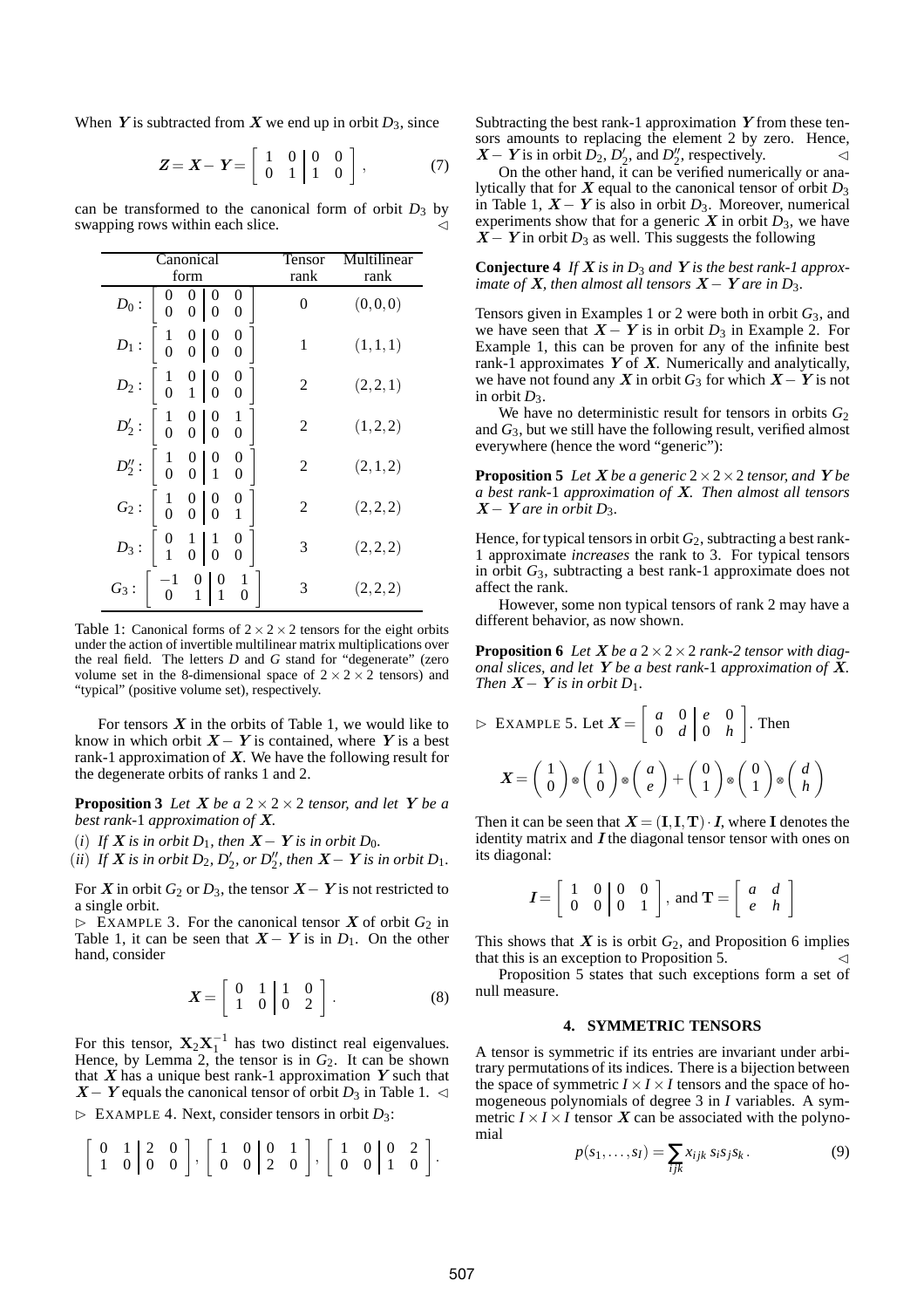The *symmetric rank* of an order-3 symmetric tensor  $X$  is the minimal number  $R$  such that [6]:

$$
X = \sum_{r=1}^{R} \mathbf{a}_r \otimes \mathbf{a}_r \otimes \mathbf{a}_r.
$$
 (10)

The orbits of symmetric  $2 \times 2 \times 2$  tensors are given in Table 2.

| canonical form                                                                                                                                                                     | polynomial      | sym. rank |
|------------------------------------------------------------------------------------------------------------------------------------------------------------------------------------|-----------------|-----------|
| $D_0$ : $\begin{array}{ c c c c c } 0 & 0 & 0 & 0 & 0 \ 0 & 0 & 0 & 0 \end{array}$                                                                                                 | $\Omega$        |           |
| $D_1: \left[\begin{array}{cc}1&0\0&0\end{array}\right] \left[\begin{array}{cc}0&0\0&0\end{array}\right]$                                                                           | $s_1^3$         | 1         |
| $G_2: \begin{bmatrix} 1 & 0 & 0 & 0 \\ 0 & 0 & 0 & 1 \end{bmatrix}$                                                                                                                | $s_1^3 + s_2^3$ | 2         |
| $D_3: \begin{bmatrix} 0 & 1 & 1 & 0 \\ 1 & 0 & 0 & 0 \end{bmatrix}$                                                                                                                | $3s_1^2s_2$     | 3         |
| $G_3$ : $\begin{array}{ c c c c c c } \hline -1 & 0 & 0 & 1 \\ \hline 0 & 1 & 1 & 0 \end{array}$ $\begin{array}{ c c c c c } \hline -s_1^3 + 3s_1s_2^2 + s_2^3 \hline \end{array}$ |                 |           |

Table 2: Canonical forms of symmetric  $2 \times 2 \times 2$  tensors and associated polynomials, for the three orbits under the action of invertible multilinear transformations over the real field. The letters *D* and *G* stand for "degenerate" (zero volume set in the 4-dimensional space of symmetric  $2 \times 2 \times 2$  tensors) and "typical" (positive volume set), respectively.

The symmetric rank of symmetric tensors of dimension 2 can be obtained from the Sylvester Theorem, at any order. This Theorem is formulated below in the case of third order tensors.

**Theorem 7 (Sylvester)** *A symmetric*  $2 \times 2 \times 2$  *tensor with associated polynomial*

$$
p(s_1, s_2) = \gamma_3 s_1^3 + 3 \gamma_2 s_1^2 s_2 + 3 \gamma_1 s_1 s_2^2 + \gamma_0 s_2^3, \qquad (11)
$$

*has a symmetric rank-R decomposition* (10) *if and only if there exists a vector*  $\mathbf{g} = (g_0, \ldots, g_R)^T$  *such that* 

$$
\begin{bmatrix}\n\begin{array}{ccc}\n\gamma_0 & \cdots & \gamma_R \\
\gamma_1 & \cdots & \gamma_{R+1} \\
\vdots & & \vdots \\
\gamma_{3-R} & \cdots & \gamma_3\n\end{array}\n\end{bmatrix}\n\mathbf{g} = \mathbf{0},\n\tag{12}
$$

*and if the polynomial*  $q(s_1, s_2) = g_R s_1^R + g_{R-1} s_1^{R-1} s_2 + \cdots$  $g_1 s_1 s_2^{R-1} + g_0 s_2^R$  has R distinct real roots.

⊲ EXAMPLE 6. Using Sylvester's Theorem, one can obtain the following decomposition for the representative of orbit *D*<sup>3</sup> given in Table 2:

$$
6s_1^2s_2 = (s_1 + s_2)^3 + (-s_1 + s_2)^3 - 2s_2^3.
$$
 (13)

In other words, the associated tensor can be written  $X =$  $a^{\otimes 3} + b^{\otimes 3} - 2c^{\otimes 3}$ , where  $a = [1, 1]^T$ ,  $b = [-1, 1]^T$  and  $$ . ⊳

We have the following analogue of Lemma 2 to verify the orbit of symmetric tensors of dimension 2.

**Lemma 8** Let **X** be a symmetric  $2 \times 2 \times 2$  *tensor with matrix slices*  $X_1$  *and*  $X_2$ *.* 

- (*i*) *If*  $X_2X_1^{-1}$  or  $X_1X_2^{-1}$  has distinct real eigenvalues, then  $\overline{\mathbf{X}}$  *is in orbit*  $G_2$ .
- $(iii)$  *If*  $X_2X_1^{-1}$  or  $X_1X_2^{-1}$  has two identical real eigenvalues, *then*  $\overline{X}$  *is in orbit*  $\overline{D}_3$ *.*
- (*iii*) *If*  $X_2X_1^{-1}$  *has complex eigenvalues, then X is in orbit G*3*.*

Next, we present an example of a symmetric  $2 \times 2 \times 2$ tensor in orbit *G*3, that has a unique best symmetric rank-1 approximation Y, such that  $X - Y$  is in orbit  $D_3$ .

⊲ EXAMPLE 7. Let

$$
\boldsymbol{X} = \left[ \begin{array}{ccc|c} 0 & 1 & 1 & 1 \\ 1 & 1 & 1 & 0 \end{array} \right]. \tag{14}
$$

We have

$$
\mathbf{X}_2 \mathbf{X}_1^{-1} = \left[ \begin{array}{cc} 0 & 1 \\ -1 & 1 \end{array} \right],\tag{15}
$$

which has complex eigenvalues. Hence, by Lemma 8 (*iii*) the tensor is in orbit  $G_3$ .

Next, we compute the best symmetric rank-1 approximation  $Y$  to  $X$ , which has the form

$$
\boldsymbol{Y} = \begin{bmatrix} x_1^3 & x_1^2 x_2 & x_1 x_2^2 & x_1 x_2^2 \\ x_1^2 x_2 & x_1 x_2^2 & x_1 x_2^2 & x_2^2 \end{bmatrix} . \tag{16}
$$

After some manipulations, it can be shown that the minimum of  $||X - Y||^2$  is obtained for  $x_1^3 = x_2^3 = 3/4$ , that is

$$
Y = \frac{1}{4} \begin{bmatrix} 3 & 3 & 3 & 3 \\ 3 & 3 & 3 & 3 \end{bmatrix}.
$$
 (17)

By subtraction, we obtain

$$
Z = X - Y = \frac{1}{4} \begin{bmatrix} -3 & 1 & 1 & 1 \\ 1 & 1 & 1 & -3 \end{bmatrix},
$$
 (18)

and 
$$
\mathbf{Z}_2 \mathbf{Z}_1^{-1} = \begin{bmatrix} 0 & 1 \\ -1 & -2 \end{bmatrix}
$$
, (19)

which has a double eigenvalue −1. Hence, by Lemma 8 (*ii*) the tensor  $Z$  is in orbit  $D_3$ .  $\lhd$ 

In our next example, the symmetric  $2 \times 2 \times 2$  tensor is in orbit *G*2, and has a unique best symmetric rank-1 approximation Y, such that  $X - Y$  is in orbit  $D_3$ .

⊲ EXAMPLE 8. Let

$$
\boldsymbol{X} = \left[ \begin{array}{ccc} 3 & 1 & 1 & 1 \\ 1 & 1 & 1 & 3 \end{array} \right]. \tag{20}
$$

We have

$$
\mathbf{X}_2 \mathbf{X}_1^{-1} = \left[ \begin{array}{cc} 0 & 1 \\ -1 & 4 \end{array} \right],\tag{21}
$$

which has real and distinct eigenvalues. Hence, by Lemma 8  $(i)$  the tensor is in orbit  $G_2$ .

Next, we compute the best symmetric rank-1 approximation Y to X. It can be shown that the minimum of  $||X-Y||^2$ is obtained for

$$
Y = \frac{3}{2} \left[ \begin{array}{rrr} 1 & 1 & 1 & 1 \\ 1 & 1 & 1 & 1 \end{array} \right].
$$
 (22)